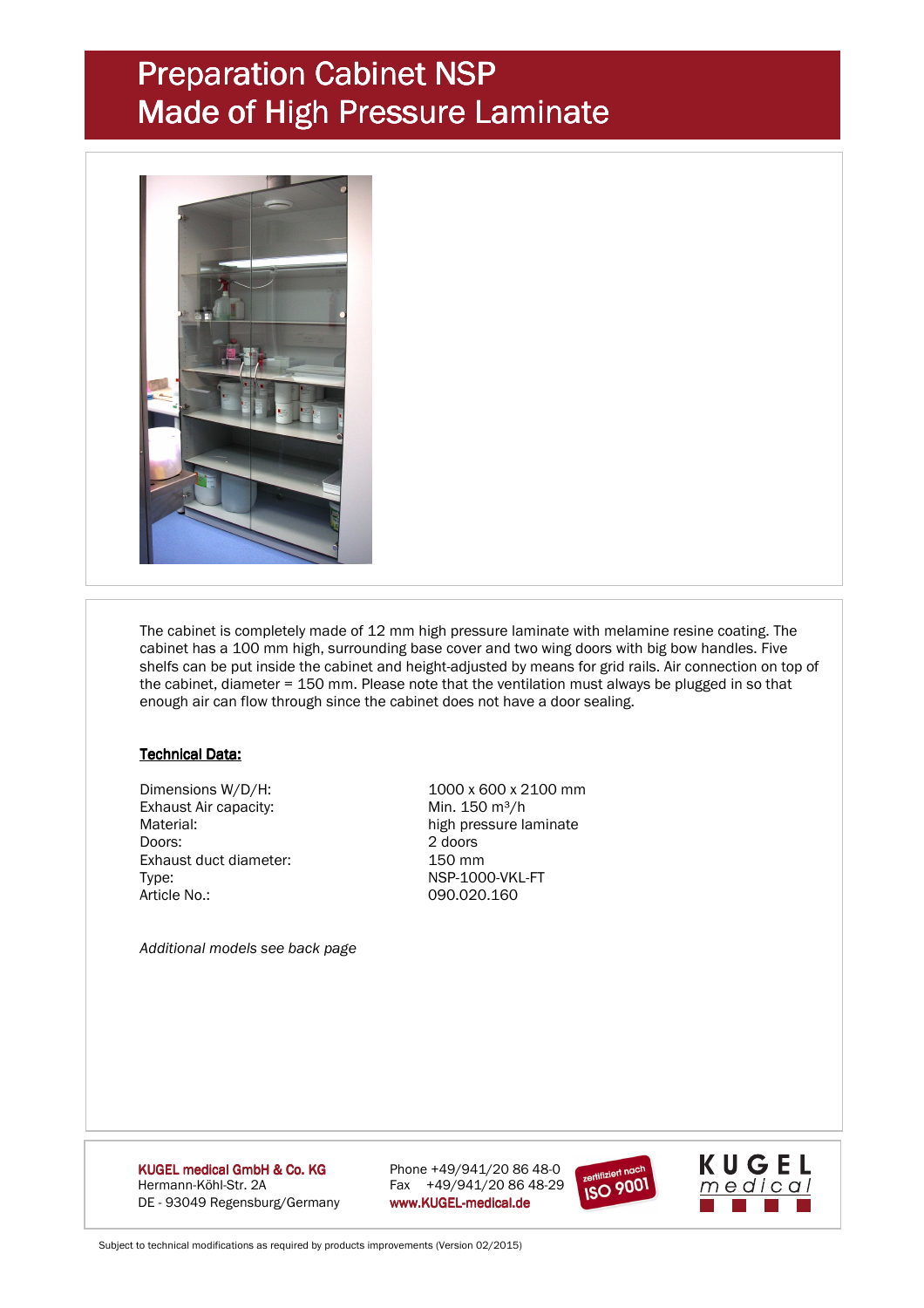## Preparation Cabinet NSP Made of High Pressure Laminate

#### Model NSP-1200-VKL-FT:

Dimensions W/D/H: 1200 x 600 x 2100 mm Exhaust Air capacity: Min. 200 m<sup>3</sup>/h Material: high pressure laminate Doors: 2 doors Exhaust duct diameter: 150 mm Type: NSP-1200-VKL-FT Article No.: 090.020.165

#### Model NSP-1500-VKL-FT:

Dimensions W/D/H: 1500 x 600 x 2100 mm Exhaust Air capacity: Min. 250 m<sup>3</sup>/h Material: high pressure laminate Doors: 2 doors Exhaust duct diameter: 150 mm Type: NSP-1500-VKL-FT Article No.: 090.020.168

### Model NSP-1000-VKL-GFT:

Exhaust Air capacity: Min. 150 m<sup>3</sup>/h Doors: 2 glass doors Exhaust duct diameter: 150 mm Type: NSP-1000-VKL-GFT Article No.: 090.020.175

Dimensions W/D/H: 1000 x 600 x 2100 mm Material: **high pressure laminate** 

### Model NSP-1200-VKL-GFT:

Exhaust Air capacity: Min. 200 m<sup>3</sup>/h Material: high pressure laminate Doors: 2 glass doors Exhaust duct diameter: 150 mm Type: NSP-1200-VKL-GFT Article No.: 090.020.180

Dimensions W/D/H: 1200 x 600 x 2100 mm

#### Model NSP-1500-VKL-GFT:

Exhaust Air capacity: Min. 250 m<sup>3</sup>/h Material: high pressure laminate Doors: 2 glass doors Exhaust duct diameter: 150 mm Type: NSP-1500-VKL-GFT Article No.: 090.020.183

Dimensions W/D/H: 1500 x 600 x 2100 mm

**KUGEL medical GmbH & Co. KG** Phone  $+49/941/20 86 48-0$ Hermann-Köhl-Str. 2A Fax +49/941/20 86 48-29 DE - 93049 Regensburg/Germany www.KUGEL-medical.de